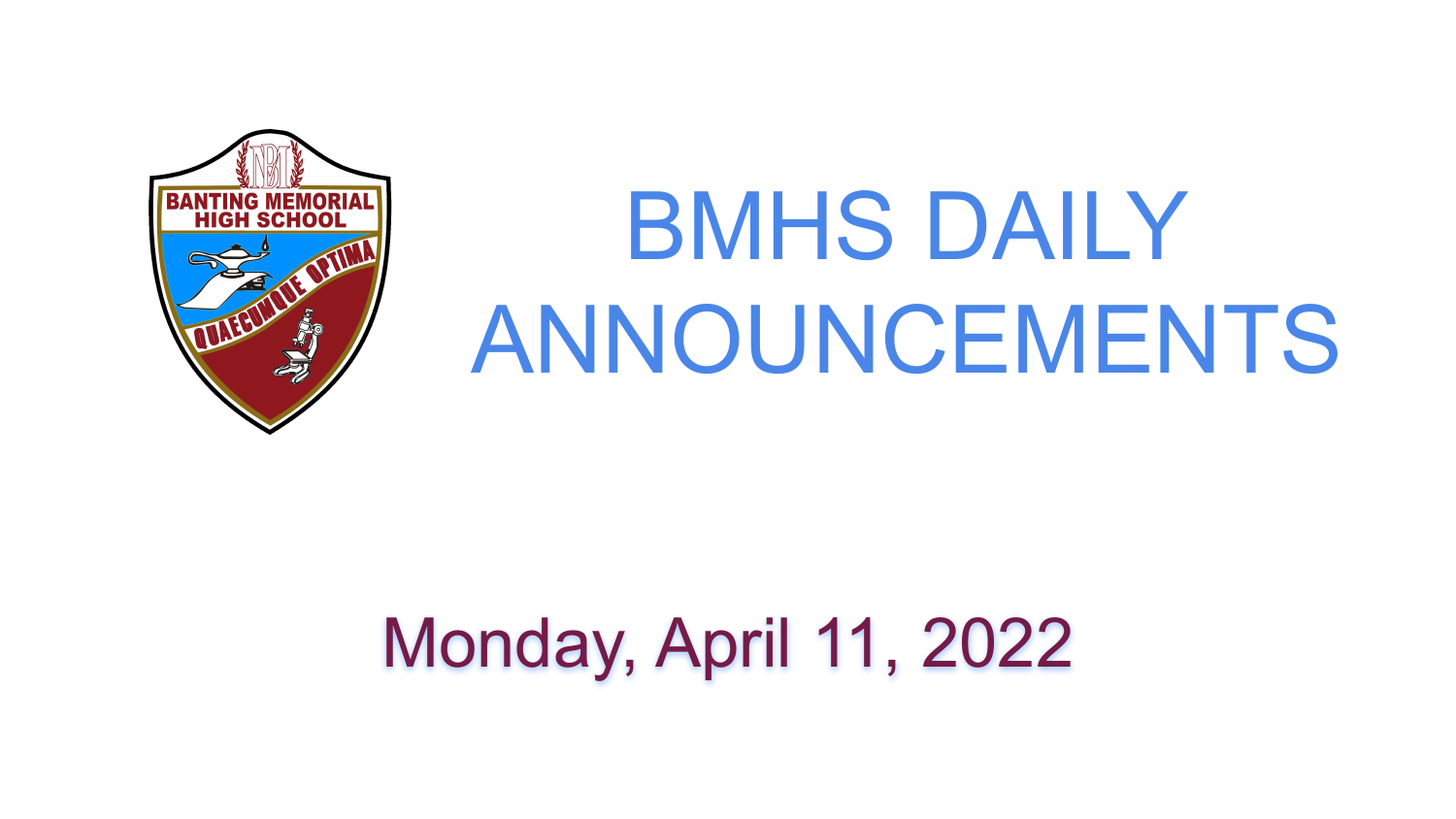### JOIN YOUR GOOGLE CLASSROOM



Monday, April 11, 2022



Google Classroom

Every student should join their graduating class' Google Classroom to stay up to date with grade specific announcements!

Grade 9 Class of 2025 - 7fdotgt

Grade 10 Class of 2024 - pqn6r6b

Grade 11 Class of 2023 - xmntytr

Grade 12 Class of 2022 - 5kuzhmr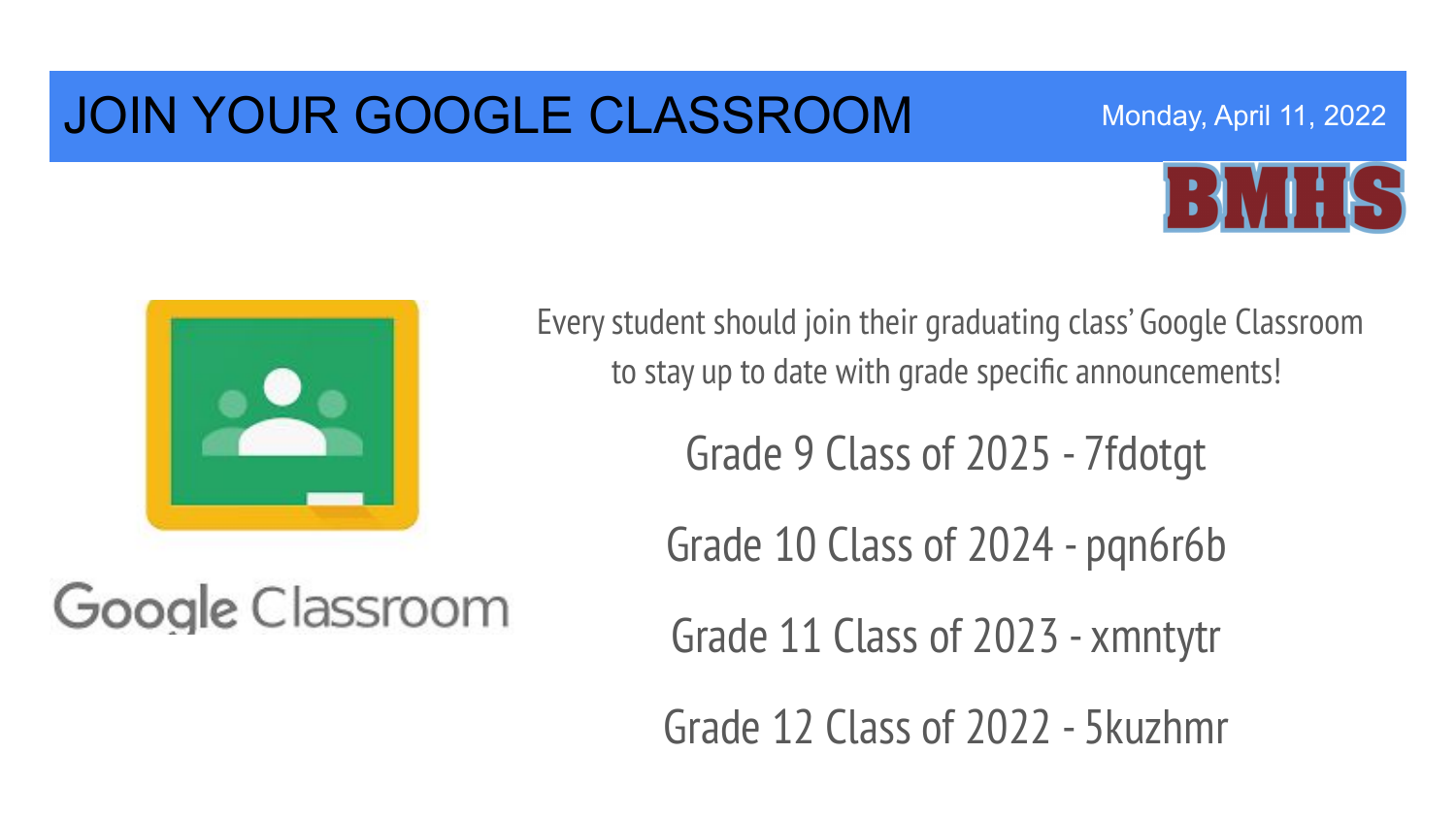

Reminder that all students must complete and pass the daily COVID-19 self-screening tool each day, prior to attending in-person learning.

Students will be asked, upon arrival at school, to confirm that it has been completed. QR Codes will also be posted outside the entrances to the school building.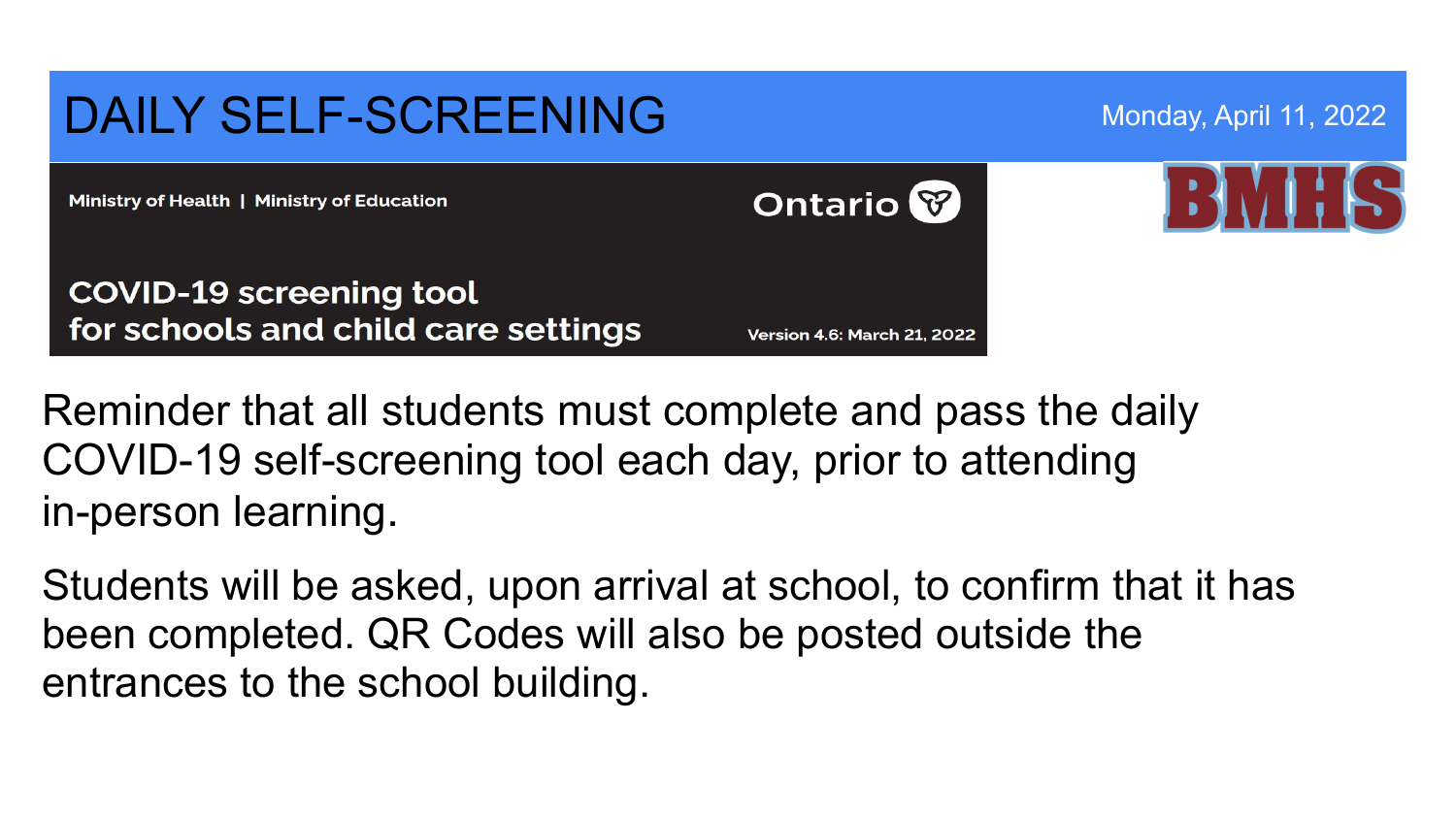### RELAY FOR LIFE MONDAY APRIL 11, 2022

June 9th is Relay for life! We hope to see everyone there to spread awareness for cancer research. Sign ups will be a QR- code outside of the main gym!

 Please contact Ms. Mitchell or the Leadership class for any further questions.



Photo credit:pinterest.com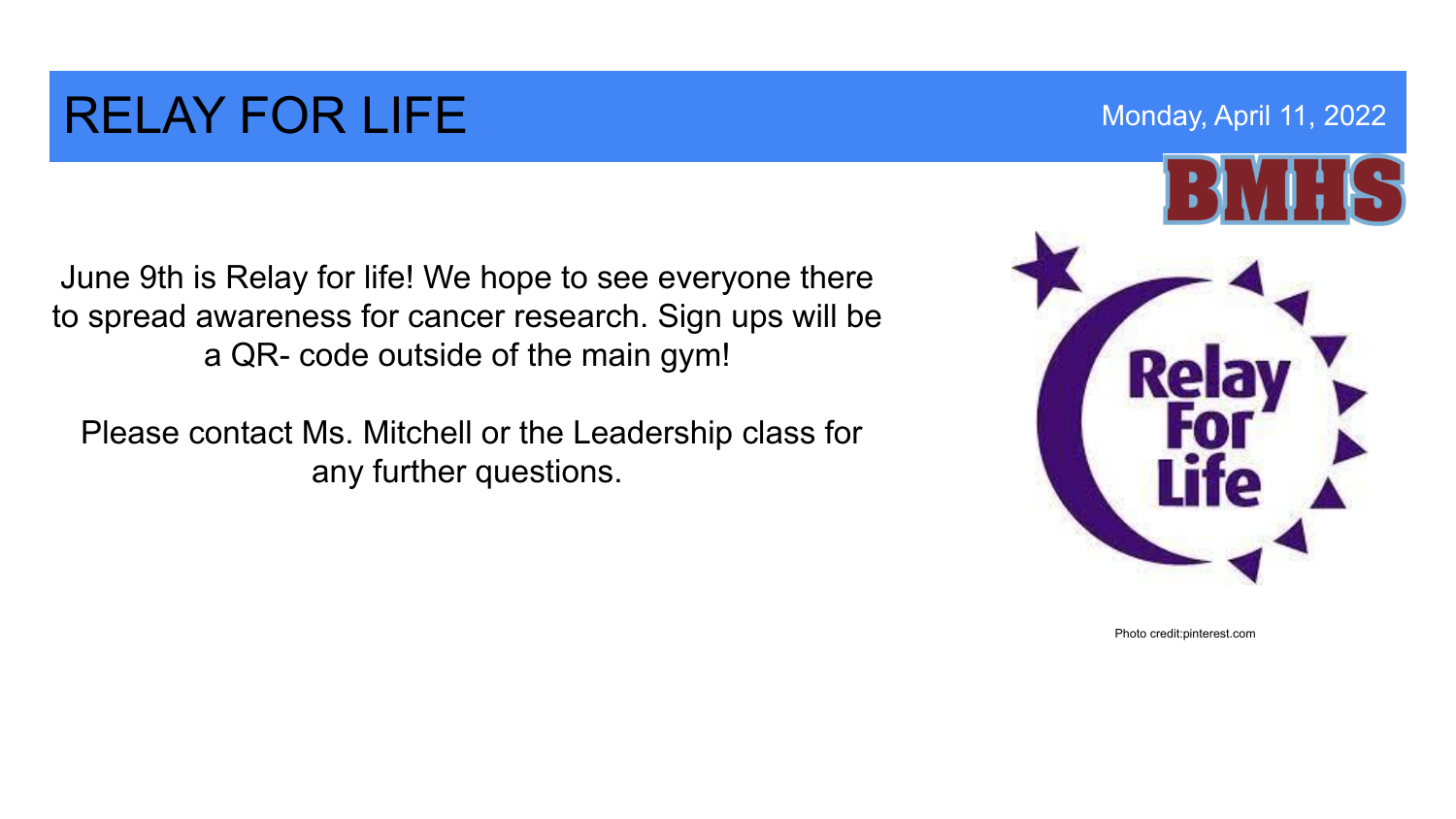### **OSSLT** Monday, April 11, 2022



OSSLT Writing Sessions will be happening all day tomorrow in the Library. The library will be closed to students on Tuesday who are not participating in the OSSLT Literacy Test.



Photo credit:info.51.ca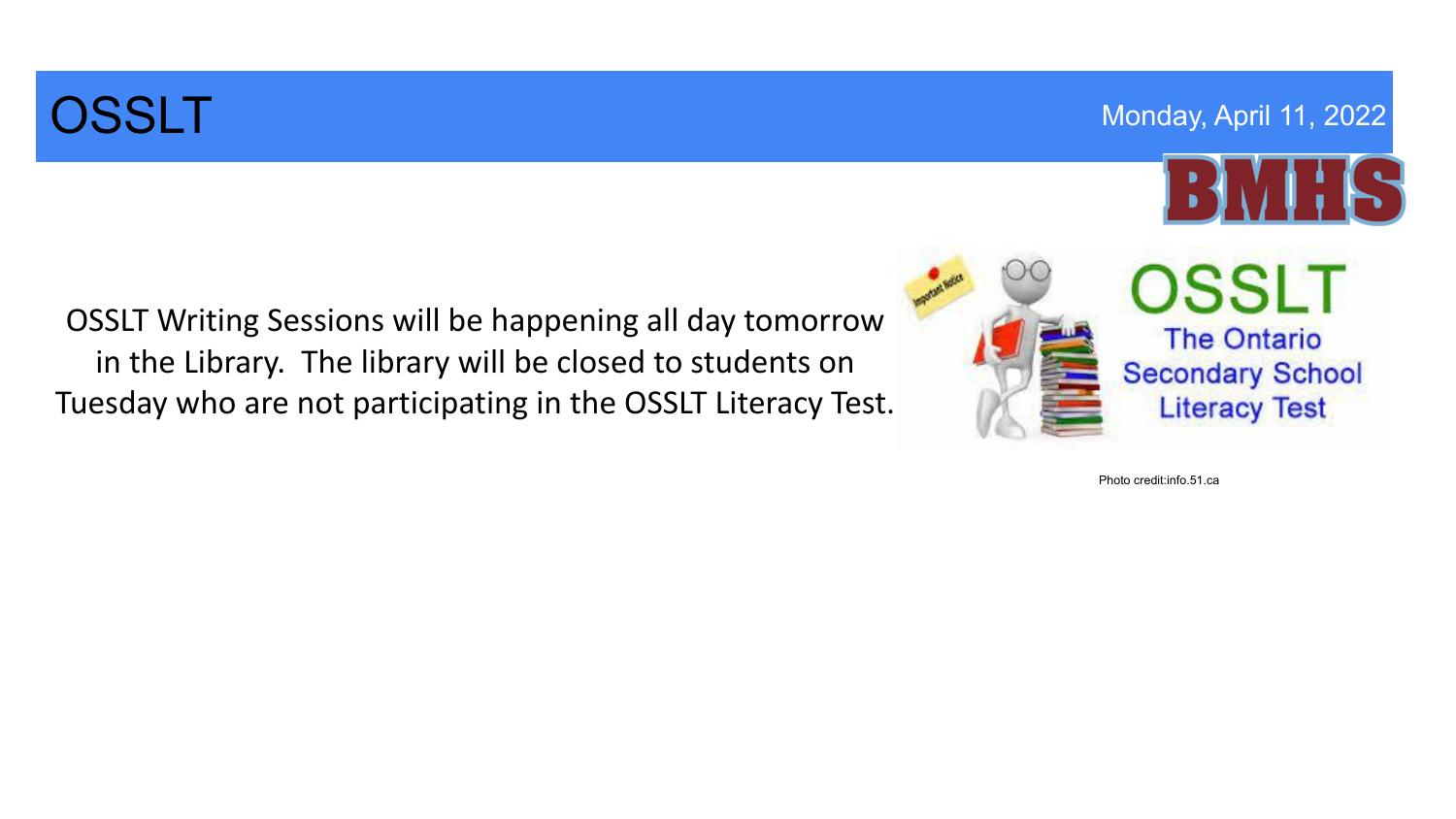### CHARTWELLS CAFE Monday, April 11, 2022

A quick message from Chartwells café.

Join us on this Thursday April 14th as we will be serving a delicious full Easter Dinner of your choice of turkey or ham with all the fixings. Pre order your plate in the café or join the line on the day of.

Thanks for your continued support.

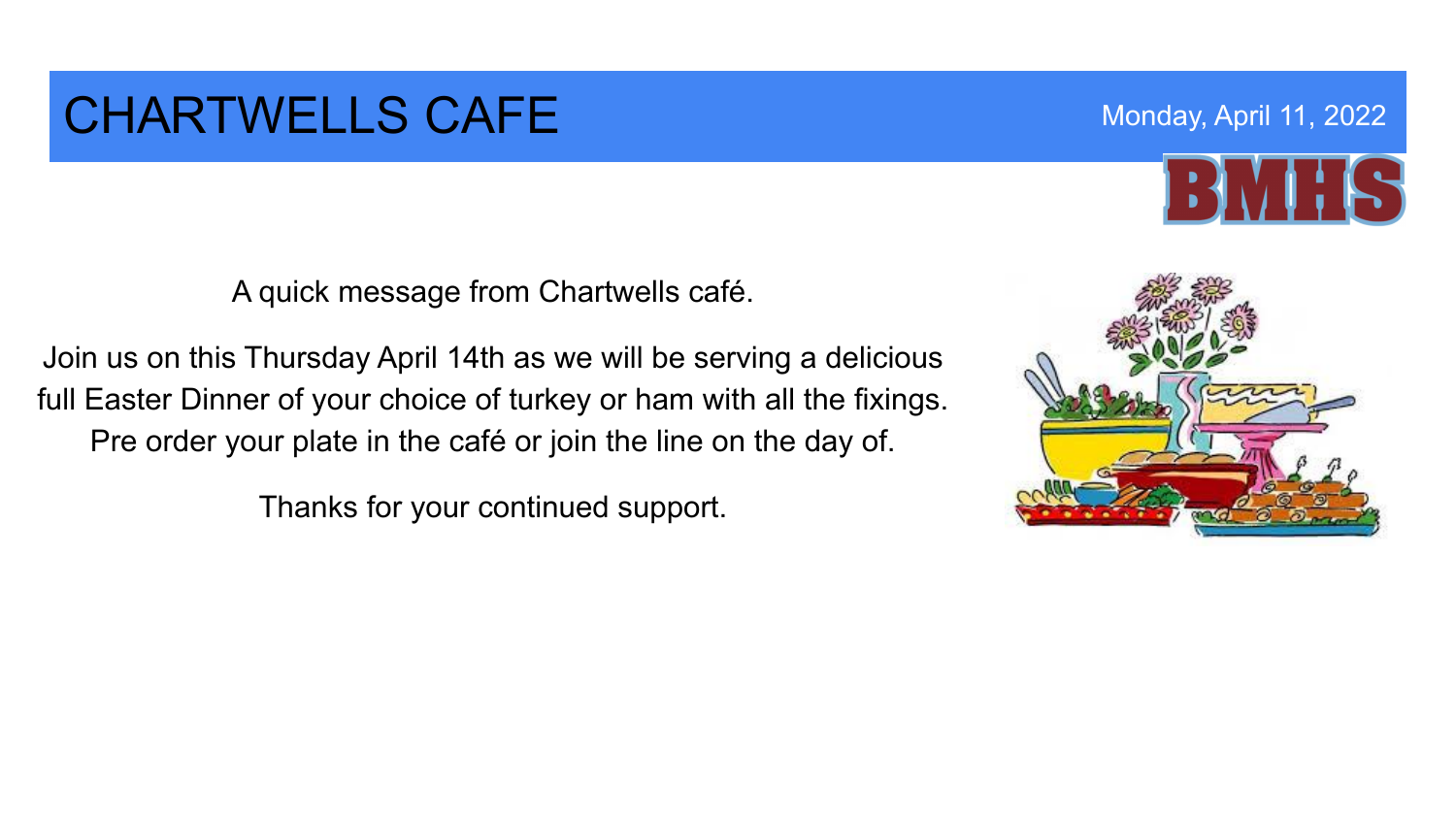### GR 12 CHEMISTRY Monday, April 11, 2022

of our organic chemistry unit in room 131 at 2:30 today.

Reminder to all interested Grade 12 Chemistry students



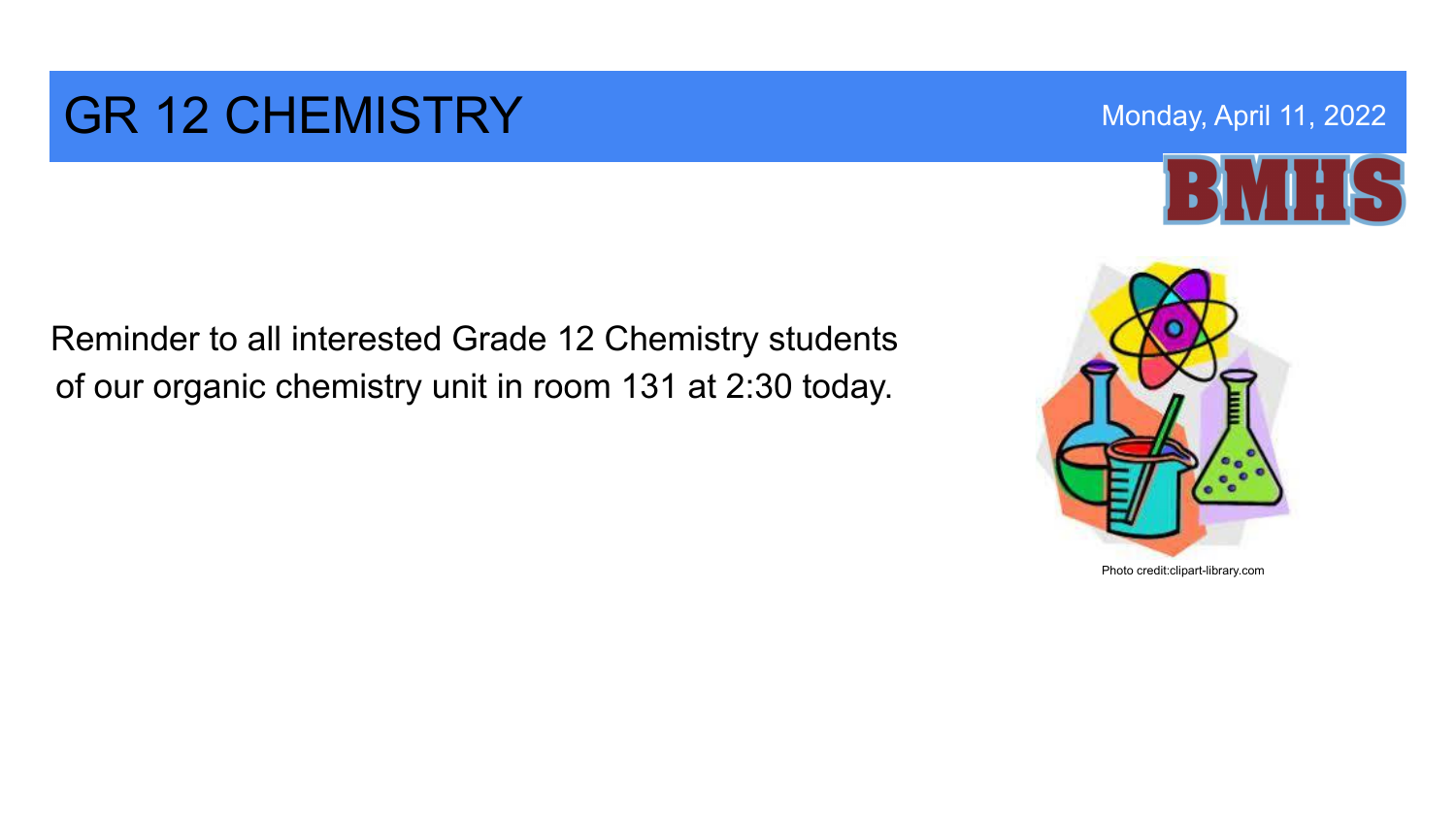### **INTRAMURALS** Monday, April 11, 2022

### **Spike Ball** urnament!



1 friend April 11th-15th

 people per team. Maximum 24 teams. Do you like friendly competition, trying new things, and being active!? Then intramurals are perfect for you!! Starting next week at lunch, leadership students will be running Spikeball Intramurals. Sign up TODAY outside the big gym, staff and students are welcome to play!! 2 First come first served!!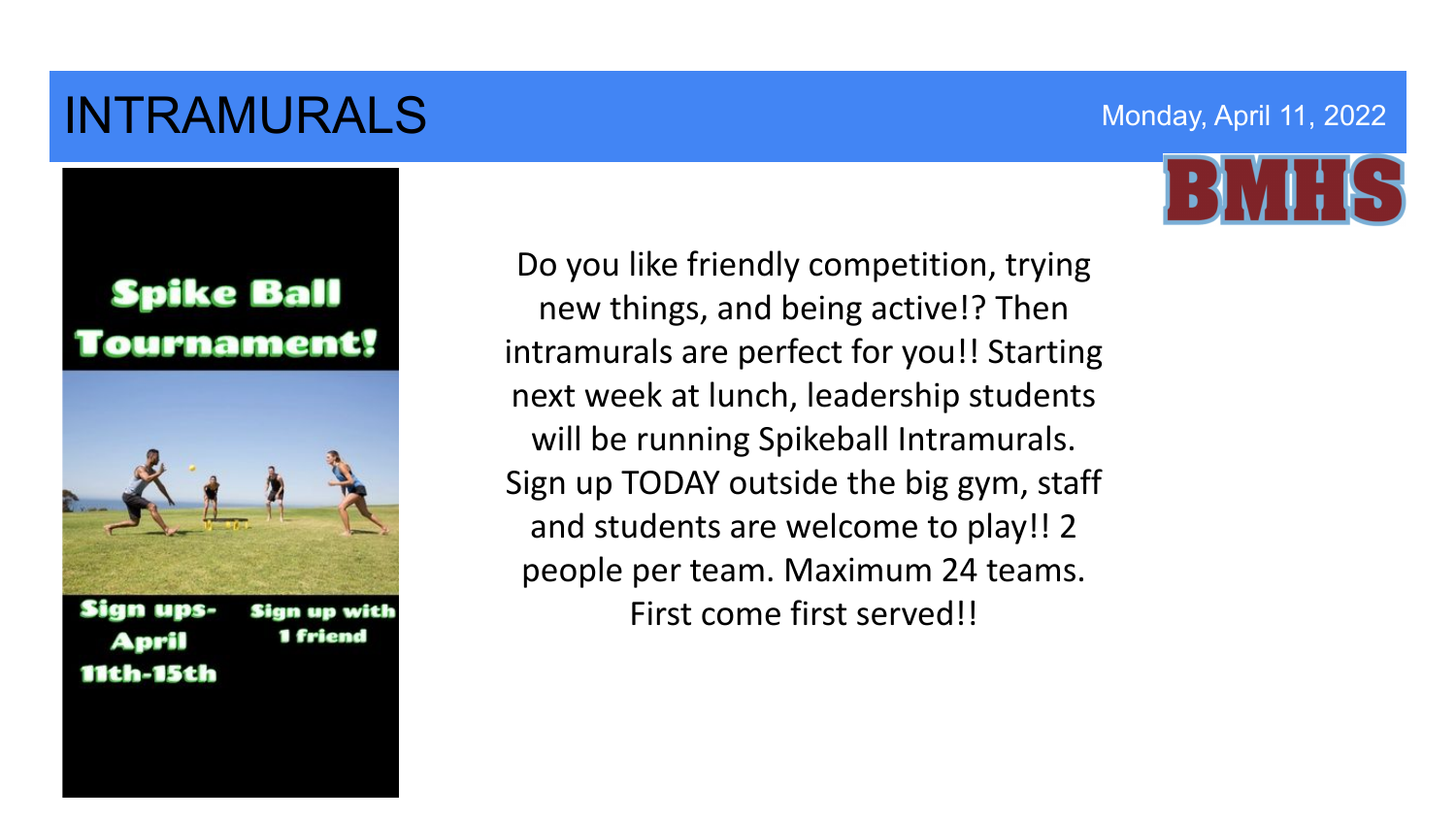### **JR & SR GIRLS SOCCER** Monday, April 11, 2022

Mr. Andrez wants to thank all the students who tried out for the junior and senior girls' soccer teams last week. The final rosters for both teams have been posted on the bulletin board just outside the double gym. Today there will be a brief meeting for the members of the junior girls' soccer team at 10:45 am in Room 219 to discuss requirements and expectations for the upcoming season. There will be a similar meeting for the members of the senior team tomorrow also at the beginning of lunch. Players must contact Mr. Andrez if they cannot attend the meeting.



Photo credit:id.pinterest.com

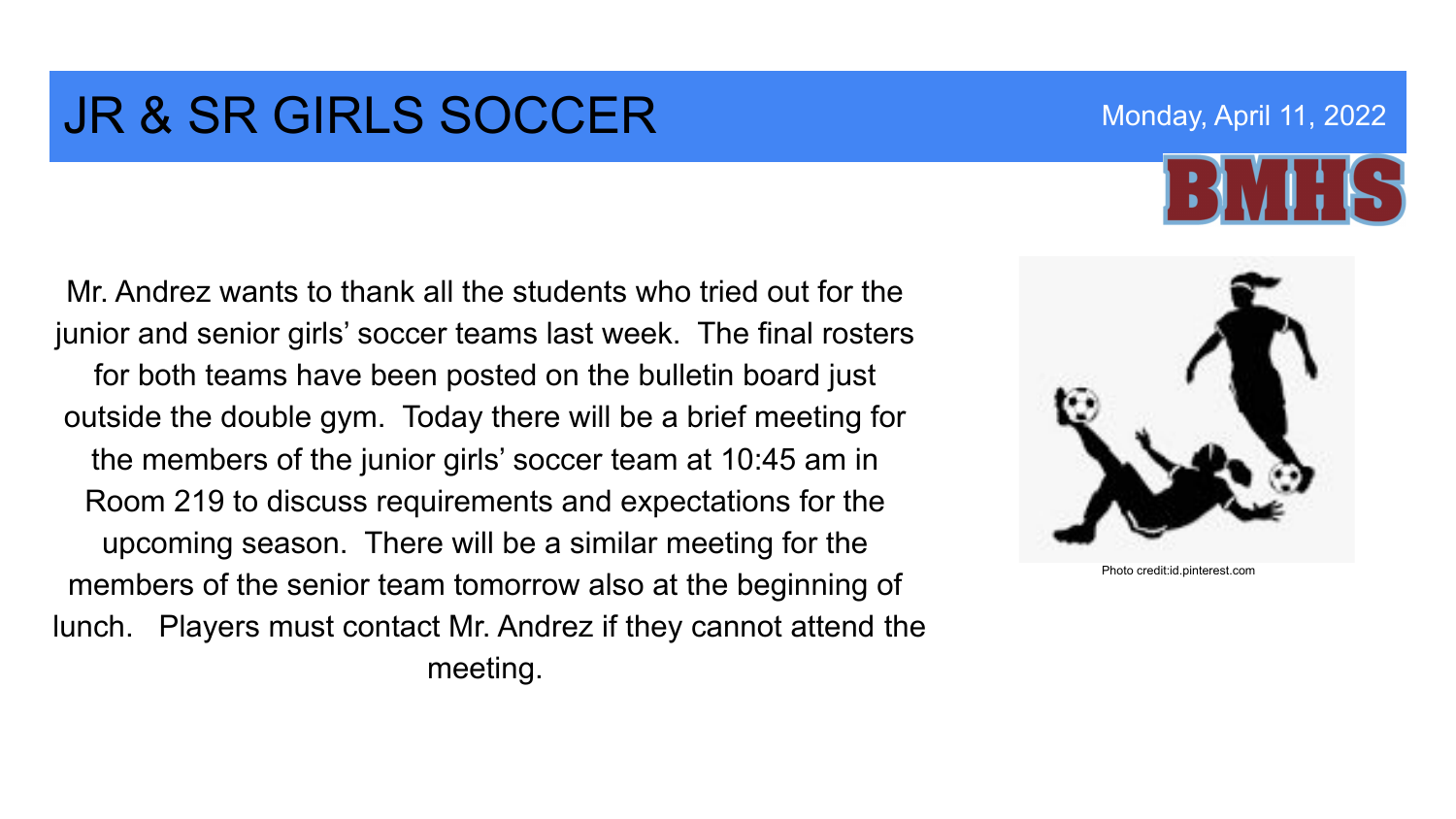### LIFE SKILLS PROM Monday, April 11, 2022

Hey Banting, got any old books you don't read and want to help fundraise for the life skills prom? Bring in all your old books and drop them in the box at the front of the library.

Photo credit:cliparts.zone



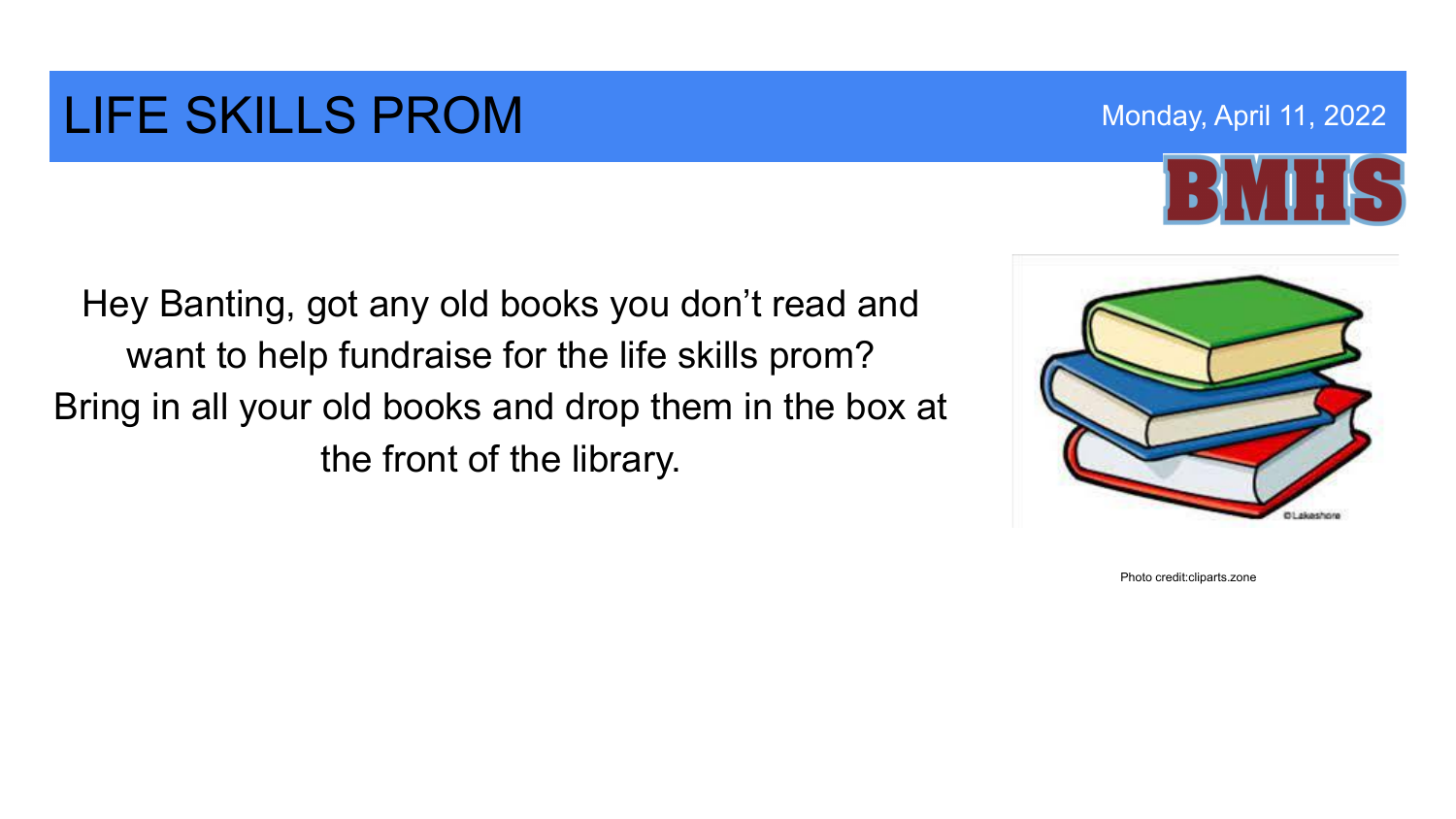### LIFE SKILLS PROM FUNDRAISER Monday, April 11, 2022





Photo credit:coinscatalog.net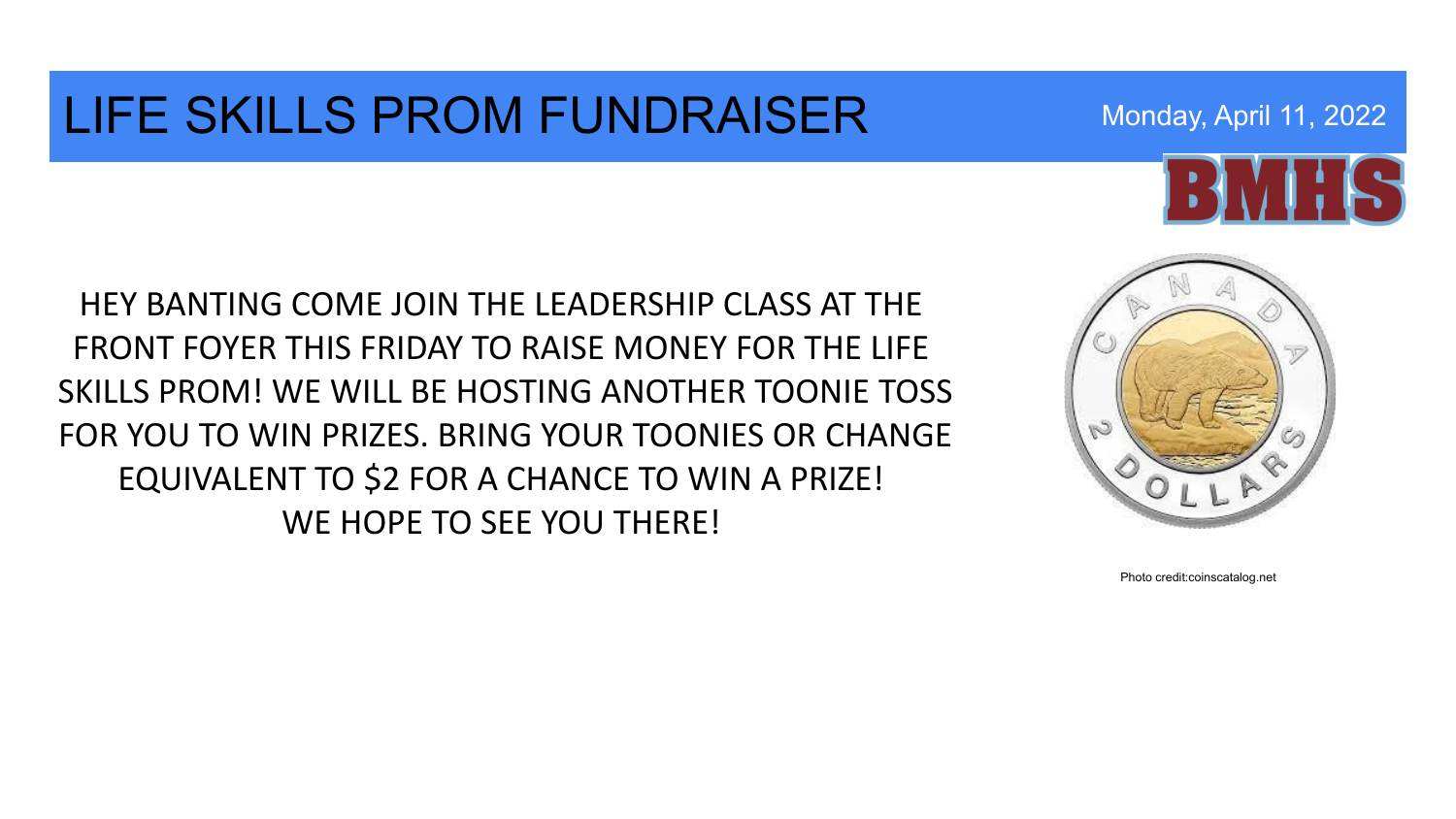### ACTIVE APRIL Monday, April 11, 2022